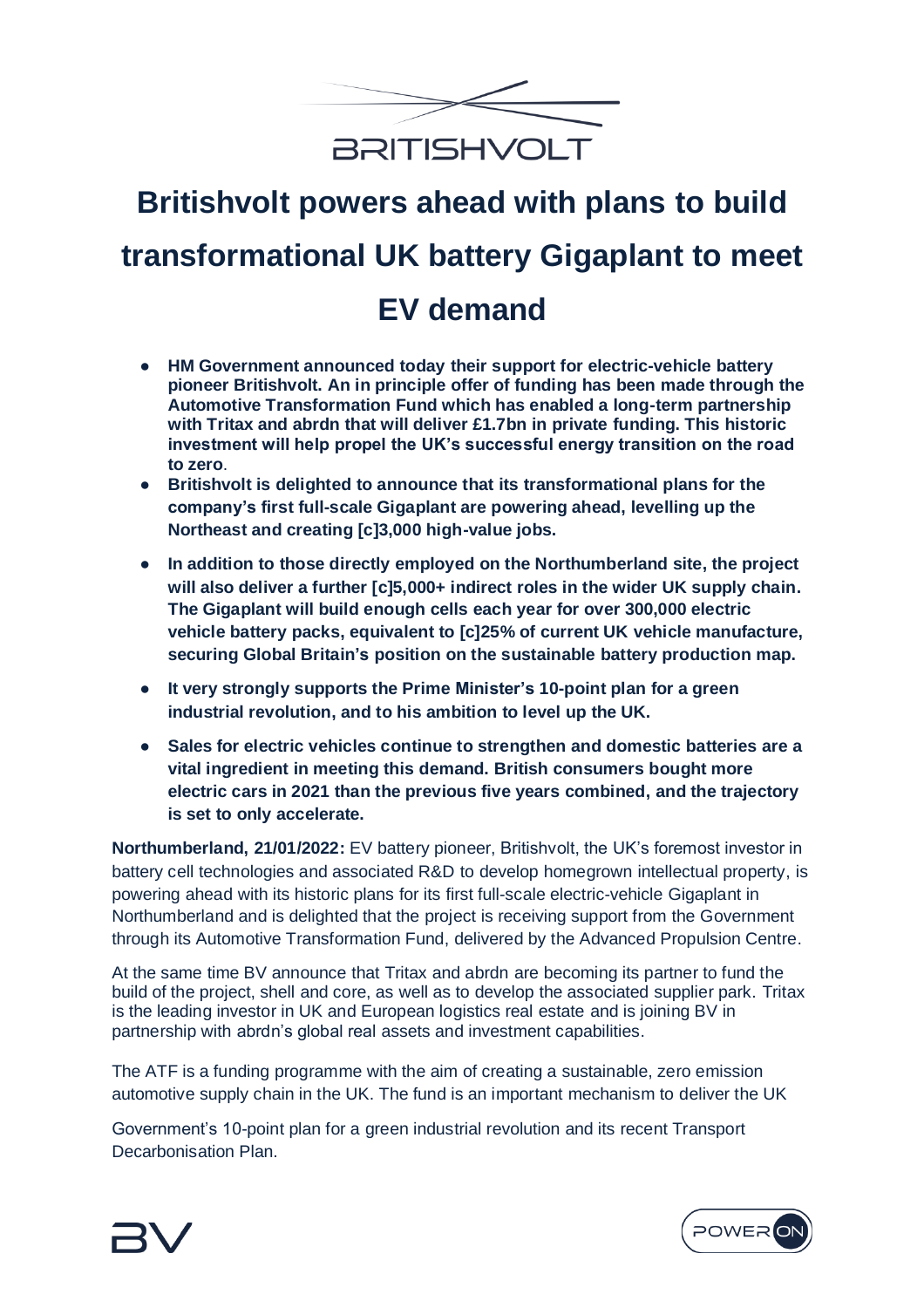

Over the next few weeks BV will make a series of follow up announcements including customer MoUs and R&D collaborations, relationships with blue chip UK automotive sports car brands and technology releases.

# **Peter Rolton, Britishvolt Executive Chairman:**

"This announcement is a major step in putting the UK at the forefront of the global energy transition, unlocking huge private sector investment that will develop the technology and skills required for Britain to play its part in the next industrial revolution.

The news is the first step in creating a commercialised battery ecosystem, that perfectly aligns with the existing R&D ecosystem. Britishvolt will be the anchor for attracting further sections of the supply chain, be it refining or recycling, to co-locate on the Britishvolt site. This not only shortens supply chains but also allows for partners to access the abundance of renewable energy on site to truly power low carbon, sustainable battery production.

It will also allow us to catapult our unique tailormade business proposition on a global scale, with sites already selected for development in other countries.

I'm especially proud that this is such a major boost for Northumberland – the county of my birth - bringing around 3,000 direct highly-skilled jobs and another 5,000+ indirect wider supply chain roles into the region.

This is a truly historic day and marks the start of a truly exciting move towards a low carbon future. One with Britishvolt batteries at the very centre of that strategy."

According to APC research, based on its unique relationships with vehicle manufacturers, by 2030 the UK will need over 90GWh per annum of batteries for cars and light commercials alone and represents over 11% of the total demand across Europe.

## **Prime Minister, Boris Johnson, said:**

"Britishvolt's plan to build a new Gigafactory in Northumberland is a strong testament to the skilled workers of the North East and the UK's place at the helm of the global green industrial revolution.

"Backed by government and private sector investment, this new battery factory will boost the production of electric vehicles in the UK, whilst levelling up opportunity and bringing thousands of new highly-skilled jobs to communities in our industrial heartlands."

The project will create [c]+3,000 direct high-skilled jobs and another 5,000+ indirect roles in the wider UK supply chain to build enough cells each year for over 300,000 electric vehicle battery packs.

## **Kwasi Kwarteng, Business Secretary, said:**

"Today's news is a major boost for Britain and a resounding vote of confidence in the North East economy.



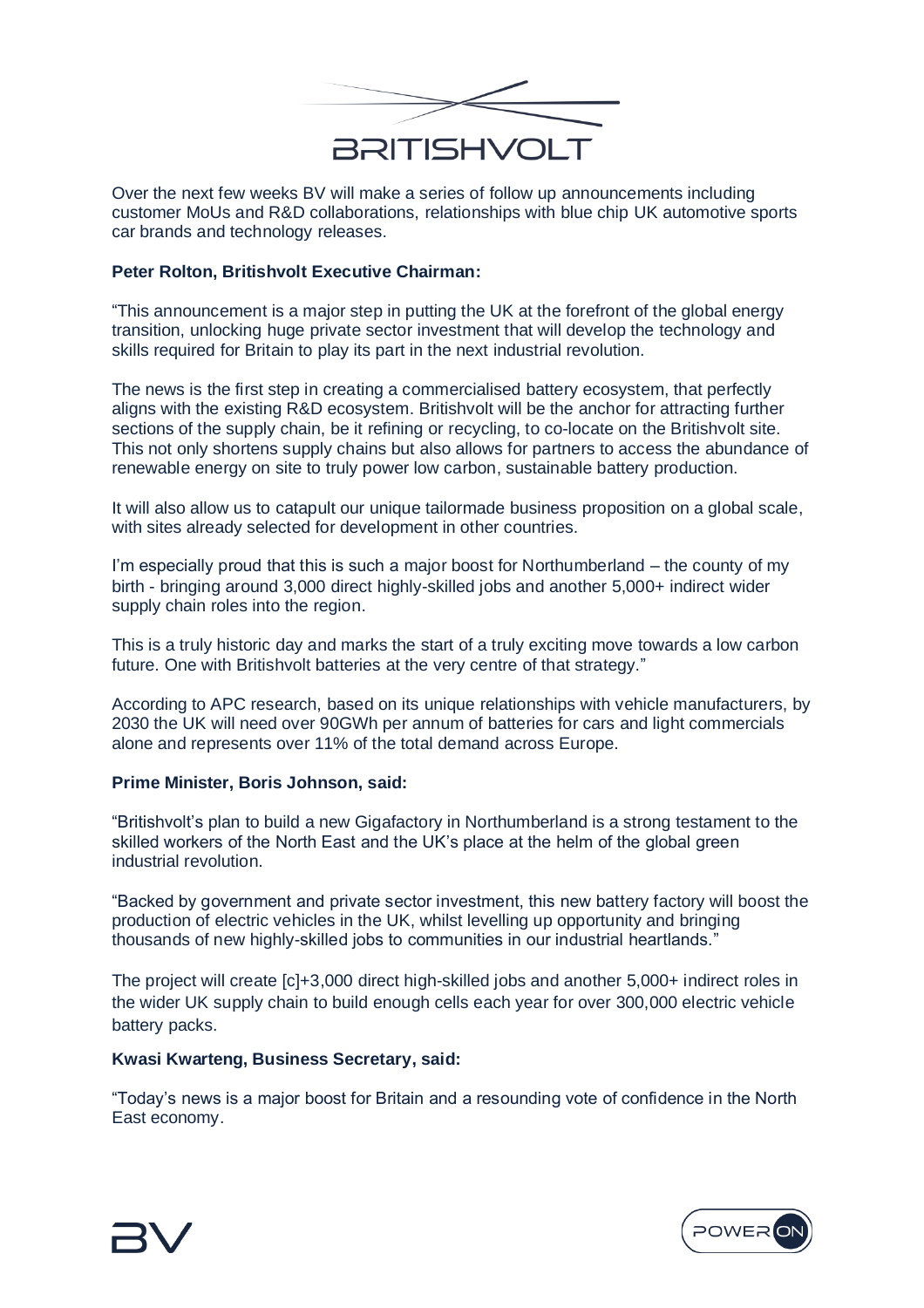

"Britishvolt's planned Gigafactory will not only enable the UK to fully capture the benefits of a booming electric vehicle market, but will bring thousands of highly-skilled, well-paid jobs to the North East.

"In this global race between countries to secure vital battery production, this Government is proud to make the investment necessary to ensure UK's retains its place as one of the best locations in the world for auto manufacturing."

It also underscores the Government's ambitions for the UK to be a world leader in the battery industry, having already established a unique and impressive ecosystem including WMG, University of Warwick, the Advanced Propulsion Centre, The Faraday Institution and UK Battery Industrialistion Centre.

## **James Dunlop, CEO, Tritax Group, said:**

"Tritax and abrdn are delighted to have been chosen to partner with Britishvolt to fund and deliver this at Blyth. The £3.8bn scheme will create a sustainable and green powered ecosystem for UK battery and EV manufacturing. Blyth is mission critical infrastructure of national importance. The development will help realise the UK Government's commitment to deliver British made batteries for the automotive sector in a world leading energy cluster in the Northeast. We have a strong track record of identifying operators and projects at the epicentre of structural change and as such are proud to be working alongside Britishvolt, the UK Government and a world class professional team to unlock a greener future for UK plc"

The transformation and development of the 93-hectare site is underway by Britishvolt's construction partner ISG. Advanced works are progressing to support the design process and the significant onsite infrastructure required to deliver a project of this scale and complexity.

## **Minister for Investment Lord Grimstone, said:**

"Our support for Britishvolt's gigafactory is not only set to bring new jobs to the people of Northumberland, but by unlocking huge amounts of additional investment, we are helping to turbocharge the local economy. All of which will not only transform Blyth, but also help us build the batteries that will power our electric vehicles for a cleaner, greener future."

# **Julian Hetherington, Automotive Transformation Director, at the Advanced Propulsion Centre, which manages the Automotive Transformation Fund on behalf of the UK Government, said:**

"This is a pivotal moment for the UK automotive sector as it demonstrates that the UK is a highly competitive landscape for investment in the full R&D and manufacturing ecosystem for these vital technologies. I'm delighted that this has been recognised by Britishvolt, with whom we have been working since late 2019, and who have had a transformative impact in awakening the battery supply chain sector to opportunities in the UK.

"We have a vibrant and diverse industry, and Britishvolt's significant investment in R&D and manufacturing will help establish competitive supply chains and satisfy this burgeoning demand - and in doing so will create thousands of highly-skilled, green jobs, regenerating a site that was previously home to the UK's largest coal-fired power station. This is true transformation, unlocked by the Government's commitment to support green growth and levelling-up."



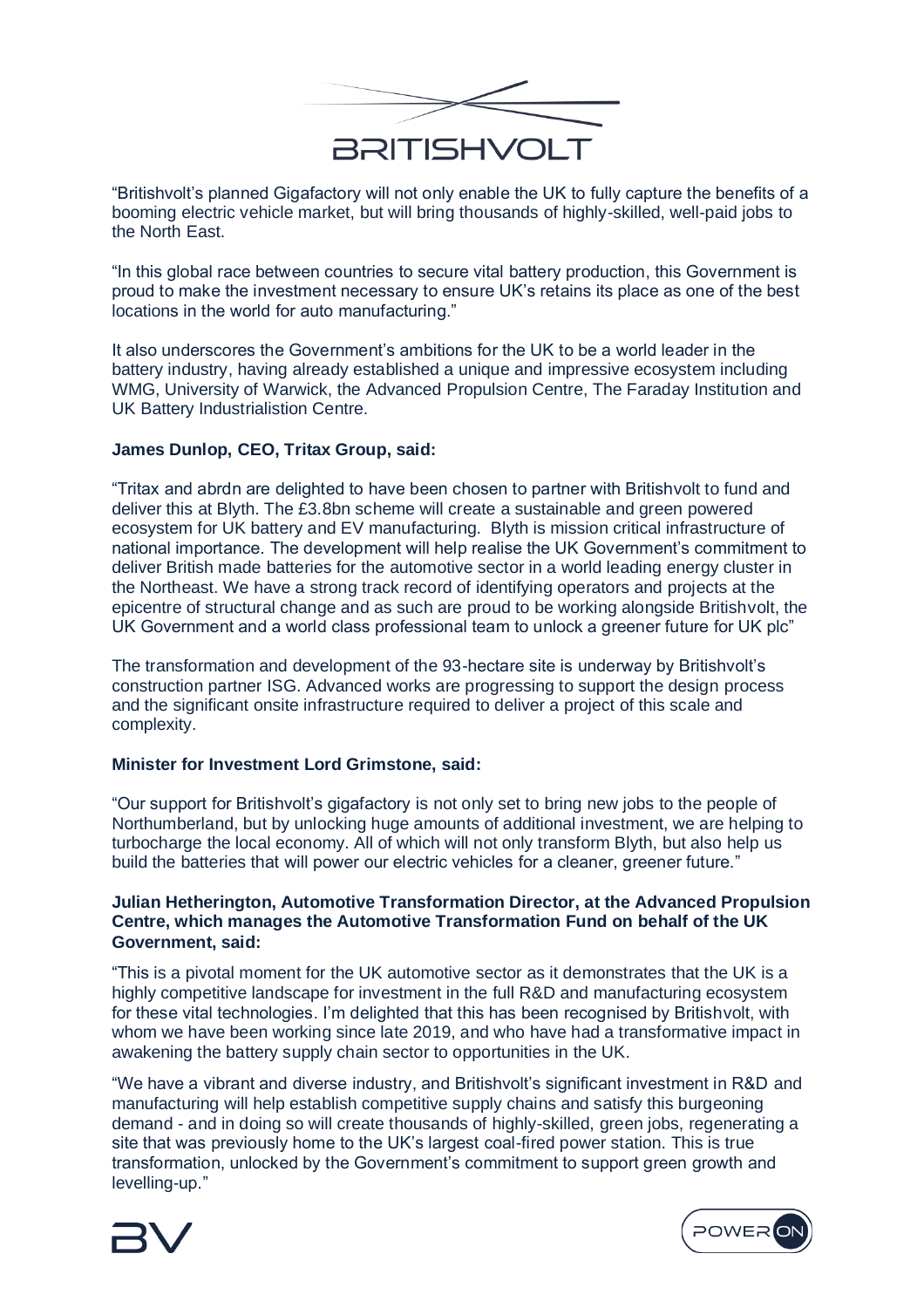

This represents key milestones on Britishvolt's mission to assist vehicle OEMs on their roadmap to electrification and shows the huge demand for batteries for a successful energy transition.

## **Britishvolt story to date:**

Britishvolt is on target to responsibly manufacture some of the world's most sustainable, low carbon battery cells on the site of the former Blyth Power Station in Cambois, Northumberland. The develpment is a major boost for both Northumberland and Britain creating around 3,000 direct highly-skilled jobs and another 5,000+ in the associated supply chains.

Advanced works started September 6, 2021, following a unanimous planning decision approval earlier in the year. The project will be built in phases, to keep up with technology advancements, and will have a total capacity of over 30GWh by the end of the decade.

At full capacity, the Gigaplant will have produce enough battery cells for over 300,000 electric vehicle battery packs per year, intended primarily for the automotive industry.

Britishvolt believes that locally produced, low carbon, sustainable, responsibly manufactured battery cells can literally help save the planet. The time has come to transition from fossil fuels to clean, renewable, low carbon electricity.

#### **Notes to Editors**

For more information please contact:

Ben Kilbey, Britishvolt's Chief Communications Officer:

[ben.kilbey@britishvolt.com](http://ben.kilbey@britishvolt.com) +44 7305 032904

#### **Ends.**

#### **About Britishvolt:**

Britishvolt is Britain's foremost investor in battery cell technologies and research and development. It is dedicated to developing the future of electrified transportation and sustainable energy storage, producing best-in-class, lowcarbon, sustainable, responsibly manufactured lithium-ion battery technologies.

Britishvolt's aim is to establish the UK as the leading force in battery technology, and associated ecosystem infrastructure. It is working with leading strategic partners/suppliers to achieve this, as it is of paramount importance to the future of the UK automotive industry and the overall economic and industrial health of the country. The company is built on a foundation of ESG Principles and Commitments.

Britishvolt believes that the UK is the right place for its initial investments because of the strength of its automotive and renewable energy industry alongside its expertise and history in industrial and academic battery R&D. As well as the UK Government's foresight in creating a world-class battery ecosystem.

Quarter four 2023/early 2024 has been targeted as the start of production of Phase One of the Gigaplant situated on the old coal stocking yard of the former Blyth Power Station in Cambois, Northumberland.

#### **About Tritax:**

Tritax Group is a market-leading fund manager focused on high-quality European logistics real estate. With over £6bn of assets under management and an experienced team, our business is to identify, assess, structure,